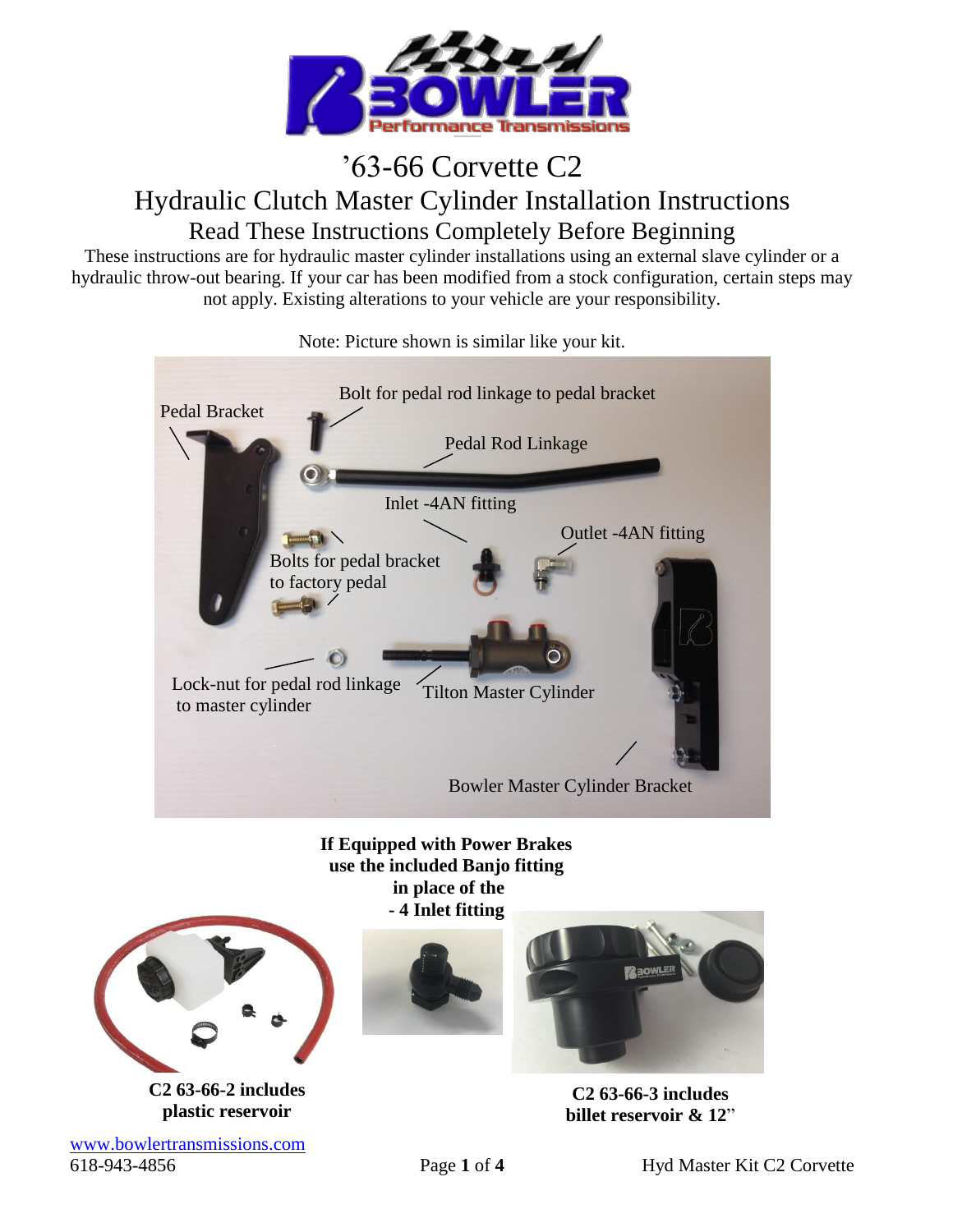## 1.0 Tools and Notes

- 1.1 3/8", 7/16", 1/2", 9/16", 13/16" wrenches and/or socket/ratchet and a 5/32" allen wrench / socket.
- 1.2 This Hydraulic Master Cylinder Kit utilizes the original cross shaft bracket on the factory frame rail (if you are installing this on an aftermarket chassis or an original automatic frame you will need to purchase the factory cross shaft bracket #CL-205 \* see Fig. 1 and weld into place) from Ecklers Corvettes 800-284-3906.
- 1.3 Safety Equipment Always wear approved ANSI approved safety goggles/glasses when working with metal and fluids. Wear proper gloves when working with hot surfaces and corrosive fluids.
- 2.0 Disassembly If your vehicle is already disassembled, skip to the Assembly Instructions. If you are converting an automatic car, some disassembly steps do not apply.
	- 2.1 Remove factory clutch linkage, spring & pedal linkage.
	- 2.2 Do not remove the clutch pedal.

## 3.0 Assembly

- 3.1 Note: our mock-up vehicle has certain items removed for clarity.
- 3.2 Pre-assemble the Master Cylinder, pedal rod linkage and Bowler master cylinder bracket. See Fig 2. You may install the fittings now or after you've installed the master cylinder to the frame bracket.

 Caution: If you have a factory power brake car, you will use the included banjo fittings for better clearance



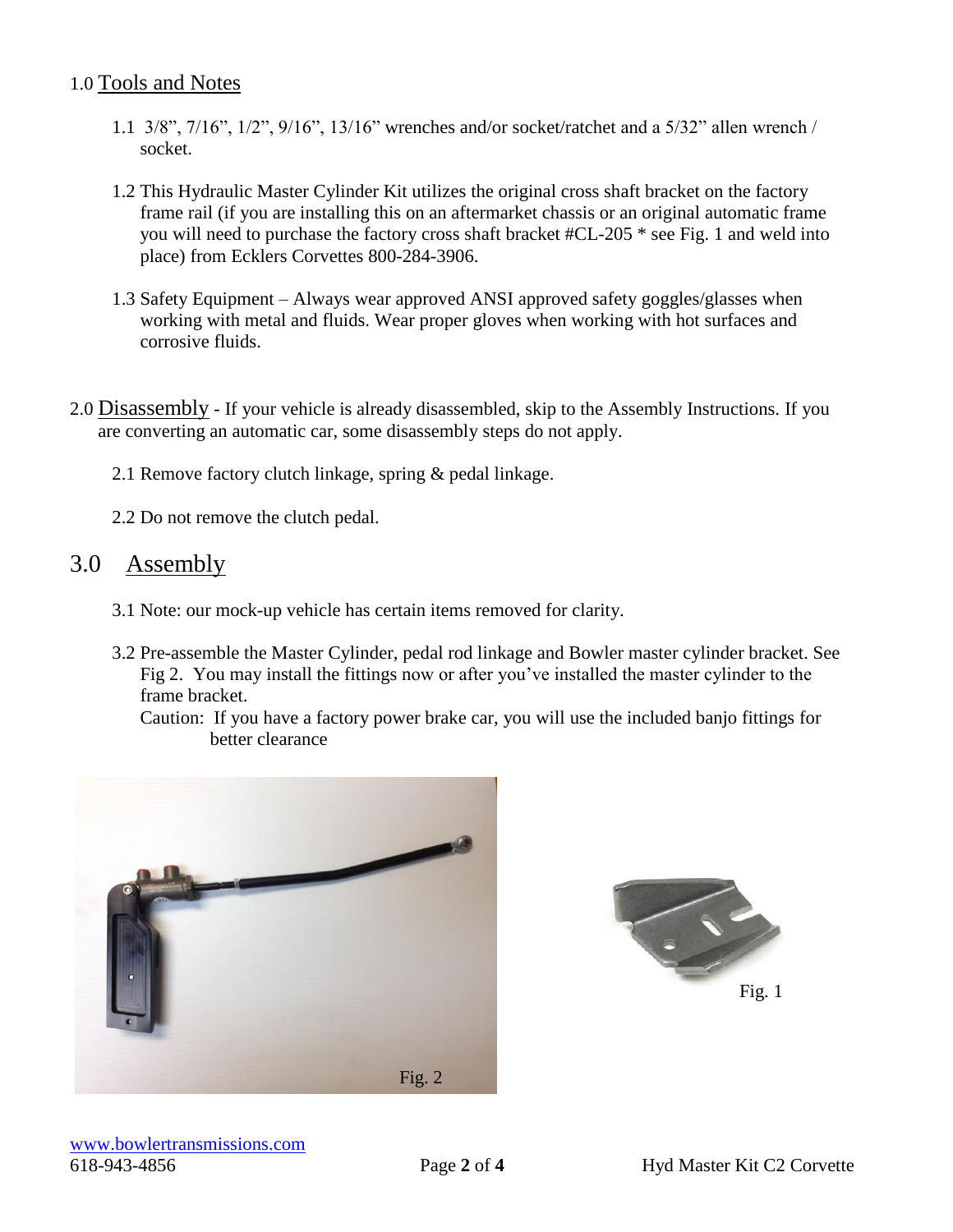3.3 Feed the pedal rod linkage through the factory clutch rod linkage firewall opening, then install the master cylinder bracket on frame bracket with the included bolts. See Fig 3.





- 3.4 Attach the clutch pedal bracket to the factory pedal with the included 5/16 bolts & lock nuts. See Fig. 4
- 3.5 Install the pedal rod linkage to the clutch pedal bracket with the included 5/16 bolt. See Fig. 4
- 3.6 The rod-end and pedal rod linkage will need to be adjusted to have the correct pedal height that you desire
- 3.7 Now you can measure for your reservoir line and your feed line for your slave cylinder. You can order your lines from us or pick up at any speed shop or hydraulic supply house.
- 3.8 Verify actuation the clutch pedal should bottom out on the carpeting at the same time the master cylinder bottoms out. If you have no carpeting or insulation under the clutch pedal, a stop block is recommended so the master cylinder will not be damaged. If the pedal bottoms out on the carpeting without bottoming out the master cylinder no further adjustments are necessary until the hydraulic system is activated with the clutch. If the pedal stops before hitting the carpeting, adjust male rod end to lower the clutch pedal. Adjust pedal stop as necessary and know the pedals may not be at the same height. Verify no binding of rod-end and clutch pedal.
- 3.9 Locate and mount a reservoir anywhere above the master cylinder. We have universal plastic reservoir and billet reservoir options available.